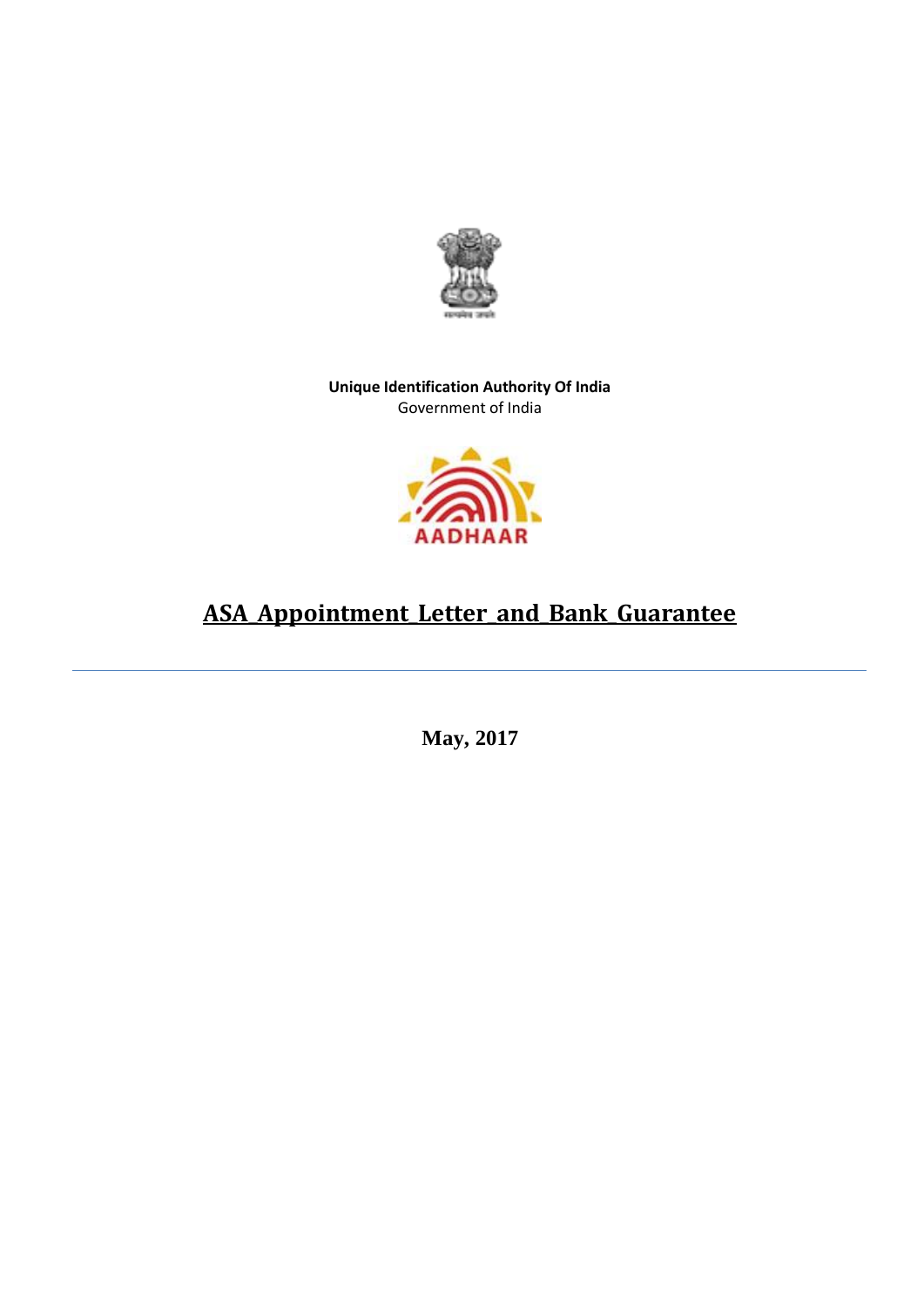



< Organisation Name > Date:

<Registered Address>

## **Subject : APPOINTMENT AS AUTHENTICATION SERVICE AGENCY (ASA)**

Sir/Madam,

Please refer your application dated \_\_\_\_\_\_\_\_\_ regarding appointment of (Name of the Organisation) as Authentication Service Agency (ASA).

2. UIDAI is pleased to convey that appointment of < Organisation Name > as ASA has been approved by the competent Authority.

3. The approval is issued subject to the fact that the contents of the Application form and the information supplied therein is true and correct and that there is no concealment therefrom.

4. You are requested to submit a Bank Guarantee towards security amounting Rs. 50 lakh from a scheduled bank within 30 days of issue of this letter in the prescribed proforma attached herewith as Annexure. Further, you are required to submit license fee as prescribed by UIDAI for pre-production and production environments. After submission of bank guarantee valid for a period of 10 years from the date of signing of the agreement and license fee, you are required to sign an Agreement with UIDAI for which separate communication will be sent.

Yours Sincerely

(Gracy James) Deputy Director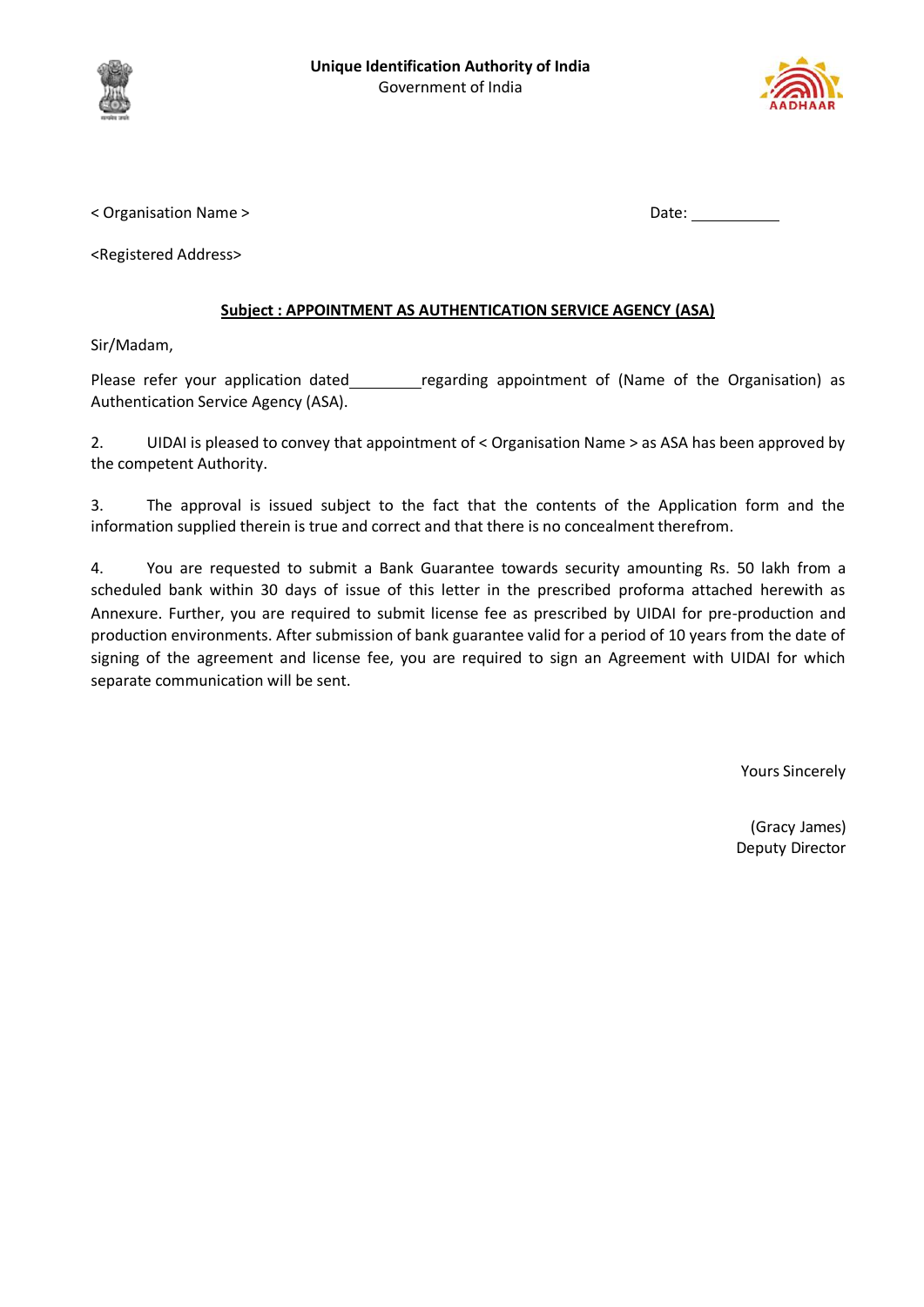





**Annexure**

## **Letter of Bank Guarantee**

Dear Sirs,

Guarantee No. Amount of Guarantee Guarantee cover from Last date for lodgment of claim \_\_\_\_\_

This Deed of guarantee executed by the....................(name of Bank) having its Central Office at ...................... and amongst other places, a Branch at \_\_\_\_\_\_\_\_\_\_\_\_\_\_\_\_\_\_\_ (hereinafter referred to as 'the Bank') in favour of Unique Identification Authority of India, having its registered office at 3<sup>rd</sup> Floor, Tower-II, Jeevan Bharati Building, Connaught Circus, New Delhi - 110001 (hereinafter referred to as 'the Beneficiary') for an amount not exceeding Rs (Rupees  $\begin{array}{c} \begin{array}{c} \begin{array}{c} \begin{array}{c} \end{array} \end{array}$  at the request of  $\begin{array}{c} \end{array} \end{array}$  (hereinafter

referred to as 'the Contractor/s').

| This Guarantee is issued subject to the condition that the liability of the Bank under this |  |  |  |                           |  |                             |     |
|---------------------------------------------------------------------------------------------|--|--|--|---------------------------|--|-----------------------------|-----|
| Guarantee is limited to a maximum of Rs.                                                    |  |  |  |                           |  |                             |     |
| (Rupees                                                                                     |  |  |  |                           |  | and                         | the |
| Guarantee shall remain in full force up to                                                  |  |  |  |                           |  | (Date of expiry) and cannot |     |
| be invoked otherwise than by a written demand or claim under this Guarantee served on the   |  |  |  |                           |  |                             |     |
| Bank on or before the                                                                       |  |  |  | (last date of the claim). |  |                             |     |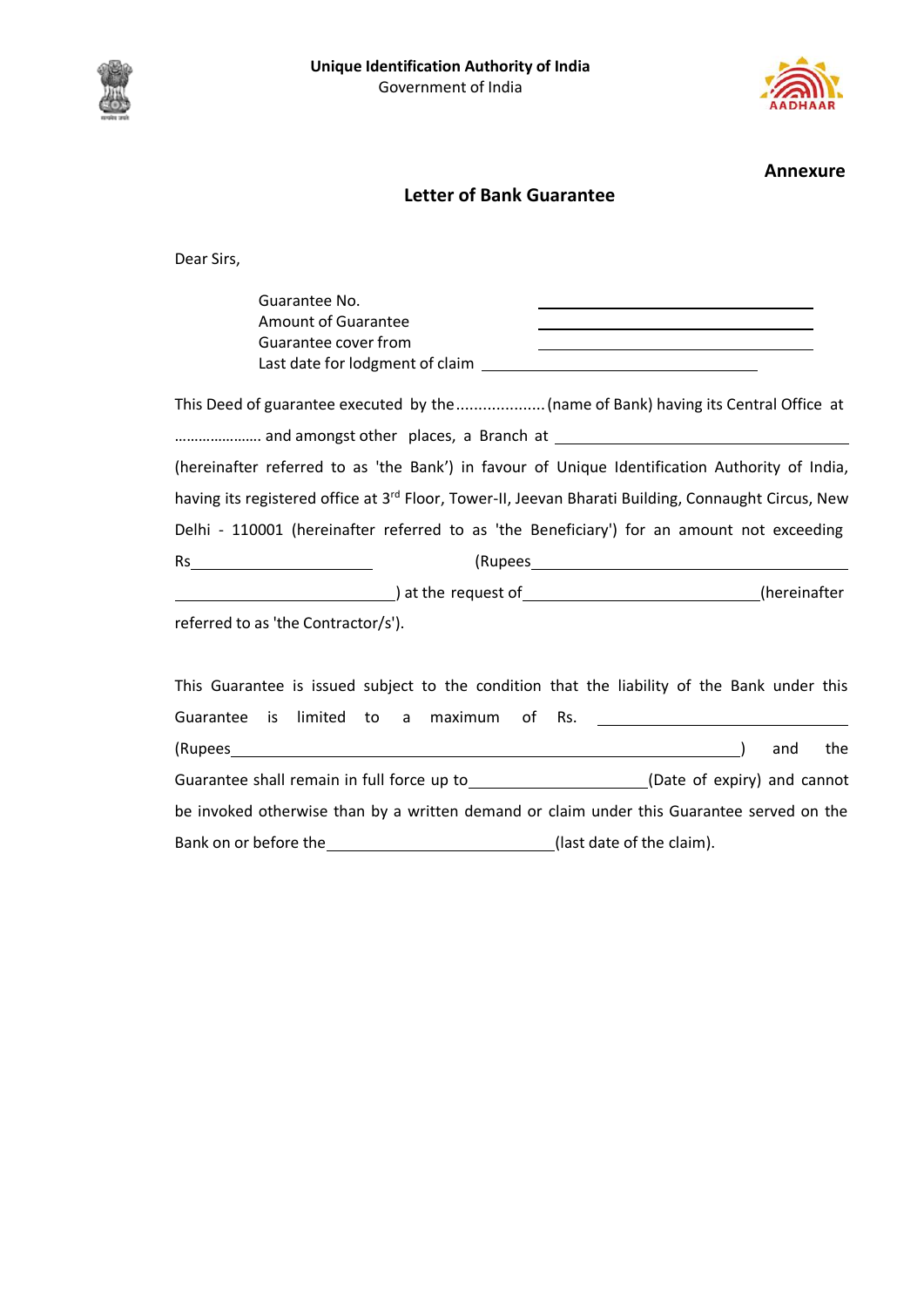



## **BANK GUARANTEE**

To *(name and address of purchaser)*

Dear Sir,

WHEREAS, …………….(Company name), a ………… company / partnership firm / organization having its registered and corporate office at ...................., hereinafter referred to as "our constituent" (which expression, unless excluded or repugnant to the context or meaning thereof, includes its successors and permitted assigns), is desirous of using the Aadhaar Authentication Services provided by the Unique Identification Authority of India so as to provide Aadhaar Enabled Services to its clients, customers, etc. and has approached the UIDAI, by way of an application, for appointment as an Authentication Service Agency.

AND WHEREAS, as a pre requisite for use of the said Aadhaar Authentication Services provided by the UIDAI, the.........................(Company/partnership/organization name) is required to enter into an Authentication Service Agency Agreement (Herein after, referred to as "agreement") with the Unique Identification Authority of India upon such terms and conditions as specifically detailed in the said agreement.

AND WHEREAS, the Bank is aware of the fact that as per the terms of the said agreement, ……………. (Company/partnership/organization name) is required to furnish an unconditional and an irrevocable Bank Guarantee in your favour for an amount Rs. ………. (........................ in words) and guarantee the due by our constituent as per the agreement and do hereby agree and undertake to pay any and all amount due and payable under this bank guarantee, as security against breach / default of any kind whatsoever of the said agreement by our Constituent.

AND WHEREAS, our constituent is the Bank's valued customer and the fact that he has entered into the said agreement with you, the Bank (Name and Branch of Bank) hereby unconditionally and irrevocably guarantee to you as under:

In the event of our constituent committing breach/default of any nature whatsoever of the terms and conditions of the said agreement, the Bank hereby agree to pay you forthwith on demand such sum/s not exceeding the sum of Rs. ……………. (Amount in words) without any demur.

Notwithstanding anything to the contrary, as contained in the said agreement, the Bank agrees that UIDAI's decision as to whether our constituent has made any such default(s) / breach(es), as aforesaid and the amount or amounts to which the beneficiary is entitled by reasons thereof, subject to the terms and conditions of the said agreement, will be binding on the Bank and the Bank shall not be entitled to ask the beneficiary to establish a claim or claims under this Bank Guarantee, but will pay the same forthwith on the beneficiaries demand without any protest or demur.

This Bank Guarantee shall continue and hold good and the Bank binds itself to pay the above said amount at any point of time commencing from the date of the issue of this Bank Guarantee till (date) as per said agreement.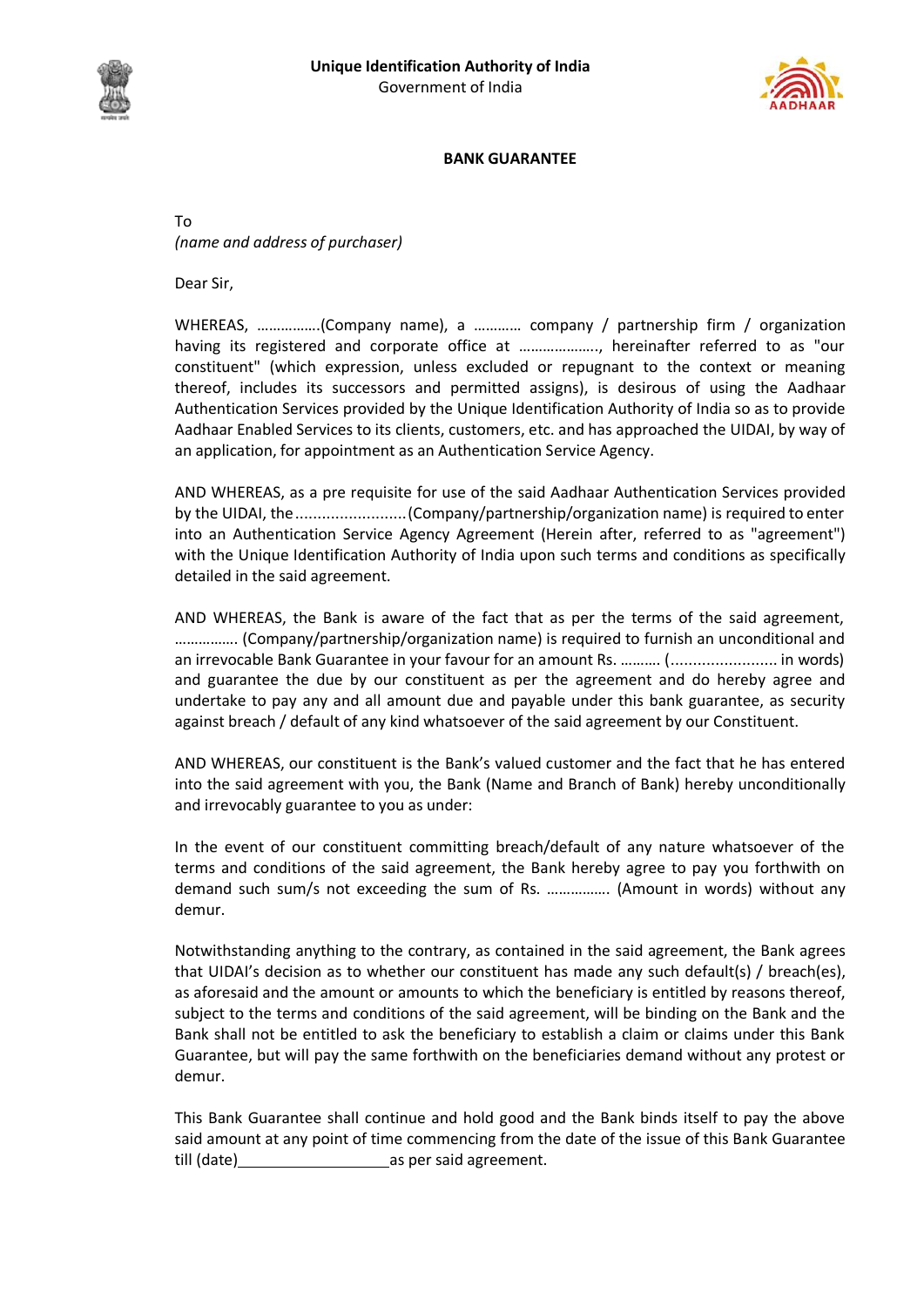



The Bank further understands and agrees that the termination of the said Agreement, for reasons any of which is attributable to our constituent, entitles the beneficiary to demand payment of the above said amount under this guarantee and the Bank would honor the same without demur.

The Bank hereby expressly waives all its rights:

(i) Requiring the beneficiary to pursue legal remedies against ……………. (Company name) for notice of acceptance hereof any action taken or omitted in reliance hereon, of any defaults under the agreement and any resentment, demand, protest or any notice of any kind.

The Bank as the Guarantor, as primary obligor and not merely Surety or Guarantor of collection, do hereby irrevocably and unconditionally gives guarantee and undertakes to pay any amount the beneficiary may claim (by one or more claims) up to but not exceeding the amount mentioned aforesaid during the period from and including the date of issue of this guarantee through the period.

The Bank specifically confirms that no proof of any amount due to the beneficiary under the agreement is required to be provided to the Bank in connection with any demand by the beneficiary for payment under this guarantee other than a written demand by the beneficiary.

Any notice by way of demand or otherwise hereunder may be sent by special courier, e-mail, fax, registered post or other electronic media to the Bank's address, as a aforesaid and if sent by post, it shall be deemed to have been given to us after the expiry of 48 hours when the same has been posted.

If it is necessary to extend this guarantee on account of any reason whatsoever, the Bank undertakes to extend the period of this guarantee on the request of our constituent under intimation to the beneficiary.

This Bank Guarantee shall not be affected by any change in the constitution of our constituent nor shall it be affected by any change in the Bank's constitution or by any amalgamation or absorption thereof or therewith or reconstruction or winding up, but will ensure to the benefit of the beneficiary and be available to and be enforceable by the beneficiary during the period from and including the date of issue of this guarantee through the period.

Notwithstanding anything contained herein above, the Bank's liability under this Bank Guarantee is restricted to Rs............ (Amount in words) and shall continue to exist, subject to the terms and conditions contained herein, unless a written claim is lodged on the Bank on or before the aforesaid date of expiry of this guarantee.

The Bank hereby confirm that we have the Power/s to issue this Guarantee in the beneficiaries favour under the Memorandum and Articles of Association/Constitution of the bank and the undersigned is/are the recipient of authority by express delegation of power/s and has/have full power/s to execute this guarantee under the power of Attorney issued by the bank in the beneficiaries favour.

The Bank further agrees that the exercise of any of the beneficiaries rights against our constituent to enforce or forbear to enforce or any other indulgence or facility, extended to our constituent to carry out the contractual obligations as per the said agreement, would not release the banks liability under this guarantee and that your right against us shall remain in full